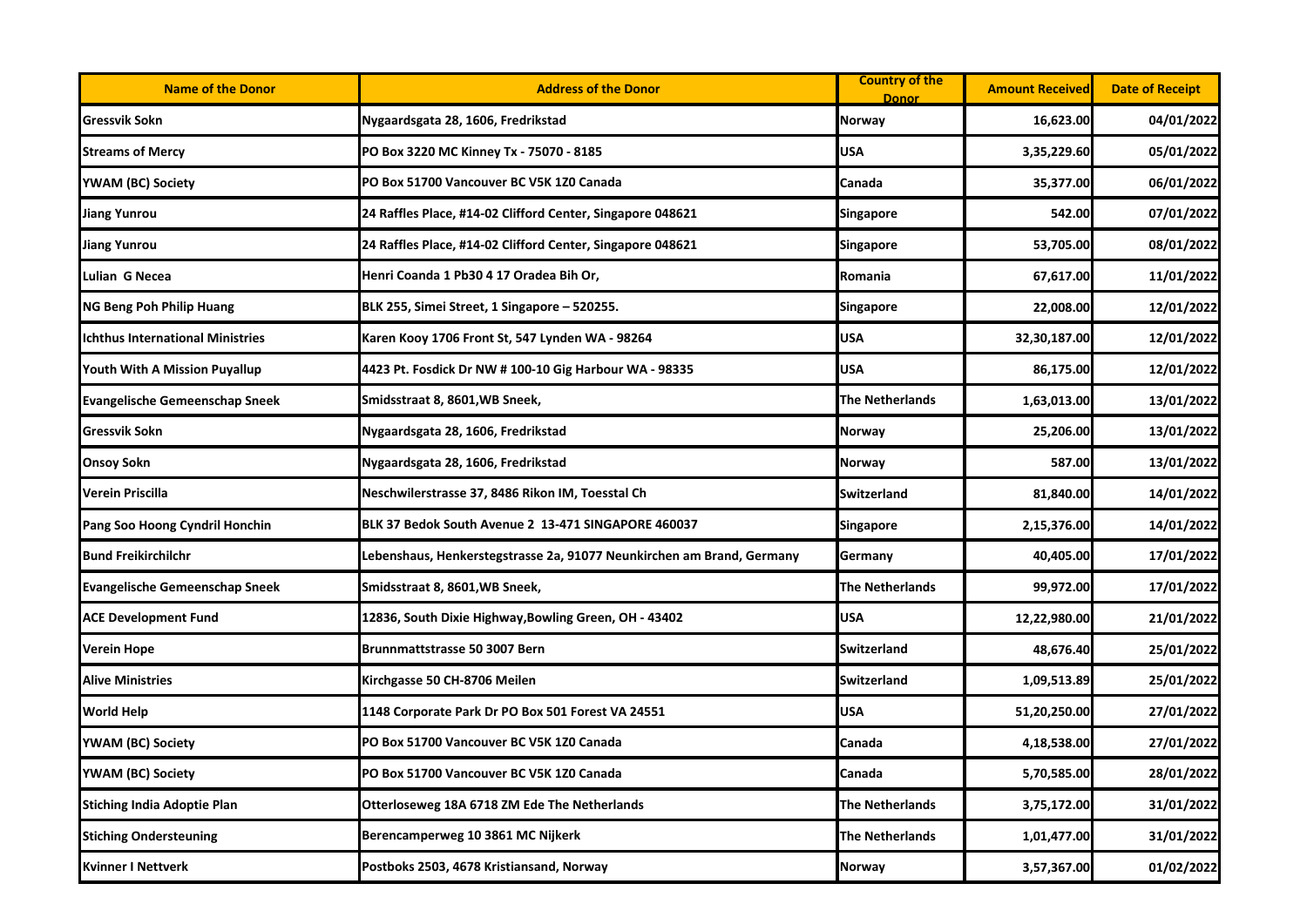| <b>Name of the Donor</b>                | <b>Address of the Donor</b>                                           | <b>Country of the</b><br><b>Donor</b> | <b>Amount Received</b> | <b>Date of Receipt</b> |
|-----------------------------------------|-----------------------------------------------------------------------|---------------------------------------|------------------------|------------------------|
| Youth With A Mission Ireland,           | 43 Lower Heather view, Tonaphubble, Sligo,                            | <b>Ireland</b>                        | 72,581.00              | 02/02/2022             |
| <b>World Help</b>                       | 1148 Corporate Park Dr PO Box 501 Forest VA 24551                     | <b>USA</b>                            | 17,48,086.00           | 02/02/2022             |
| <b>Streams of Mercy</b>                 | PO Box 3220 MC Kinney Tx - 75070 - 8185                               | <b>USA</b>                            | 2,45,410.95            | 03/02/2022             |
| <b>Stiching India Adoptie Plan</b>      | Otterloseweg 18A 6718 ZM Ede The Netherlands                          | <b>The Netherlands</b>                | 15,68,010.97           | 03/02/2022             |
| Youth With A Mission, Honolulu          | MPO BOX 61700 Honolulu Hawaii 96839                                   | USA                                   | 2,42,696.00            | 04/02/2022             |
| Missioneer International                | 2955 Promenade place, Buford, GA 300519                               | <b>USA</b>                            | 14,83,427.00           | 04/02/2022             |
| <b>Stiching India Adoptie Plan</b>      | Otterloseweg 18A 6718 ZM Ede The Netherlands                          | <b>The Netherlands</b>                | 22,45,799.00           | 07/02/2022             |
| <b>MISSIONSGEMEINDE WEIN</b>            | Bahnhofstr. 64, 71384, Weinstadt,                                     | Germany                               | 1,50,798.00            | 07/02/2022             |
| The Voice of the Martyrs Inc            | Brobber, PO Box 608, Streetville, ON L5M 2C1, Canada                  | Canada                                | 11,95,715.78           | 08/02/2022             |
| Pang Soo Hoong Cyndril Honchin          | BLK 37 Bedok South Avenue 2 13-471 SINGAPORE 460037                   | Singapore                             | 3,68,355.00            | 08/02/2022             |
| <b>Onsoy Sokn</b>                       | Nygaardsgata 28, 1606, Fredrikstad                                    | Norway                                | 22,591.00              | 09/02/2022             |
| <b>Gressvik Sokn</b>                    | Nygaardsgata 28, 1606, Fredrikstad                                    | Norway                                | 15,198.00              | 09/02/2022             |
| Youth With A Mission Puyallup           | 4423 Pt. Fosdick Dr NW # 100-10 Gig Harbour WA - 98335                | <b>USA</b>                            | 87,462.00              | 10/02/2022             |
| <b>Gressvik Sokn</b>                    | Nygaardsgata 28, 1606, Fredrikstad                                    | Norway                                | 1,53,557.00            | 10/02/2022             |
| <b>Equip The Nations, Inc.</b>          | P.O.Box 108, Elm Springs, Ar 72728                                    | <b>USA</b>                            | 3,71,881.00            | 15/02/2022             |
| <b>Ichthus International Ministries</b> | Karen Kooy 1706 Front St, 547 Lynden WA - 98264                       | USA                                   | 19,85,731.00           | 15/02/2022             |
| <b>Entermission</b>                     | Inc 630 E University Dr Granger, IN 46530                             | <b>USA</b>                            | 3,00,000.00            | 15/02/2022             |
| <b>Evangelische Gemeenschap Sneek</b>   | Smidsstraat 8, 8601, WB Sneek,                                        | <b>The Netherlands</b>                | 2,91,269.00            | 22/02/2022             |
| <b>Bund Freikirchilchr</b>              | Lebenshaus, Henkerstegstrasse 2a, 91077 Neunkirchen am Brand, Germany | Germany                               | 40,270.00              | 22/02/2022             |
| <b>World Help</b>                       | 1148 Corporate Park Dr PO Box 501 Forest VA 24551                     | <b>USA</b>                            | 4,41,922.00            | 23/02/2022             |
| <b>Water of Life Community Church</b>   | 14418, Miller Avenue, Fontana,CA -92336                               | <b>USA</b>                            | 11,13,750.00           | 23/02/2022             |
| The Voice of the Martyrs Inc            | Brobber, PO Box 608, Streetville, ON L5M 2C1, Canada                  | Canada                                | 8,17,740.00            | 24/02/2022             |
| YWAM (BC) Society                       | PO Box 51700 Vancouver BC V5K 1Z0 Canada                              | Canada                                | 1,89,925.00            | 25/02/2022             |
| <b>Alive Ministries</b>                 | Kirchgasse 50 CH-8706 Meilen                                          | Switzerland                           | 1,09,441.75            | 25/02/2022             |
| <b>Verein Hope</b>                      | <b>Brunnmattstrasse 50 3007 Bern</b>                                  | <b>Switzerland</b>                    | 48,639.82              | 25/02/2022             |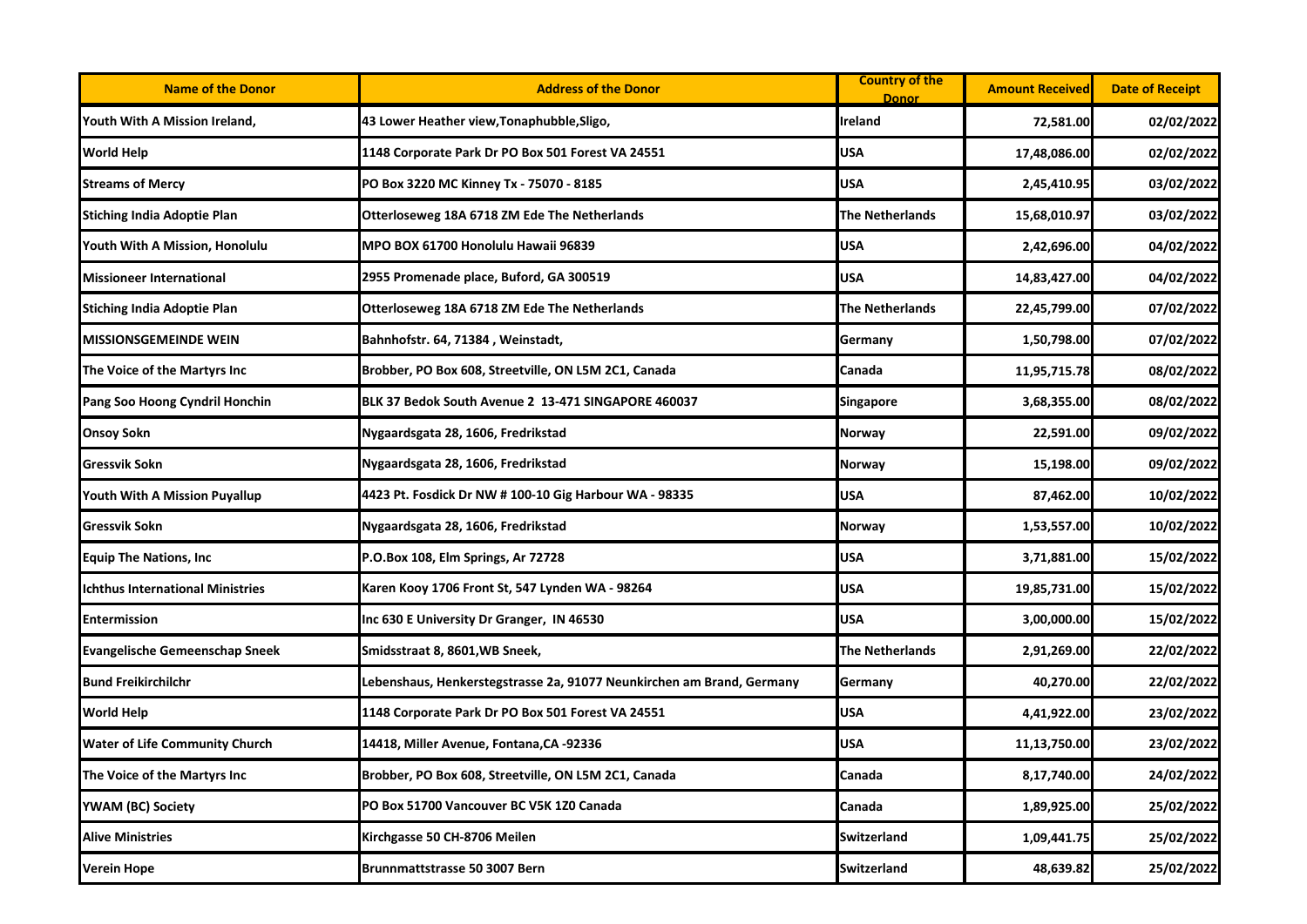| <b>Name of the Donor</b>                | <b>Address of the Donor</b>                                           | <b>Country of the</b><br><b>Donor</b> | <b>Amount Received</b> | <b>Date of Receipt</b> |
|-----------------------------------------|-----------------------------------------------------------------------|---------------------------------------|------------------------|------------------------|
| <b>Equip The Nations, Inc</b>           | P.O.Box 108, Elm Springs, Ar 72728                                    | <b>USA</b>                            | 15,05,870.00           | 03/03/2022             |
| <b>Stiching Ondersteuning</b>           | Berencamperweg 10 3861 MC Nijkerk                                     | The Netherlands                       | 1,03,831.00            | 03/03/2022             |
| The Meadows New life Church,            | 1 Realm, Paraparaumu 5032, Wellington,                                | Newzealand                            | 77,200.63              | 07/03/2022             |
| <b>World Help</b>                       | 1148 Corporate Park Dr PO Box 501 Forest VA 24551                     | <b>USA</b>                            | 29,42,400.00           | 07/03/2022             |
| <b>Streams of Mercy</b>                 | PO Box 3220 MC Kinney Tx - 75070 - 8185                               | <b>USA</b>                            | 2,57,704.65            | 08/03/2022             |
| <b>Verein Hope</b>                      | Brunnmattstrasse 50 3007 Bern                                         | <b>Switzerland</b>                    | 15,000.00              | 10/03/2022             |
| Youth With A Mission, Honolulu          | MPO BOX 61700 Honolulu Hawaii 96839                                   | <b>USA</b>                            | 82,449.00              | 11/03/2022             |
| <b>Equip The Nations, Inc</b>           | P.O.Box 108, Elm Springs, Ar 72728                                    | <b>USA</b>                            | 74,712.00              | 11/03/2022             |
| <b>Northshore Community Church</b>      | 10301 NE 145th Street Kirkland WA - 98034                             | <b>USA</b>                            | 13,75,410.00           | 11/03/2022             |
| <b>World Help</b>                       | 1148 Corporate Park Dr PO Box 501 Forest VA 24551                     | <b>USA</b>                            | 2,25,139.00            | 11/03/2022             |
| <b>Ichthus International Ministries</b> | Karen Kooy 1706 Front St, 547 Lynden WA - 98264                       | <b>USA</b>                            | 12,94,930.00           | 11/03/2022             |
| Youth With A Mission Puyallup           | 4423 Pt. Fosdick Dr NW # 100-10 Gig Harbour WA - 98335                | <b>USA</b>                            | 89,503.00              | 11/03/2022             |
| <b>Hearts in Motion</b>                 | Plantaanlaan 21, 3843 ,JL Harderwijk                                  | <b>The Netherlands</b>                | 39,993.00              | 15/03/2022             |
| <b>Bund Freikirchilchr</b>              | Lebenshaus, Henkerstegstrasse 2a, 91077 Neunkirchen am Brand, Germany | Germany                               | 40,080.00              | 21/03/2022             |
| <b>World Help</b>                       | 1148 Corporate Park Dr PO Box 501 Forest VA 24551                     | <b>USA</b>                            | 14,61,369.00           | 22/03/2022             |
| <b>Multiply Network</b>                 | 32040 Downes Rd, Unit 300, Abbotsford, Bc, V4x 1x5,                   | Canada                                | 12,63,232.00           | 23/03/2022             |
| <b>Alive Ministries</b>                 | Kirchgasse 50 CH-8706 Meilen                                          | <b>Switzerland</b>                    | 1,09,890.21            | 24/03/2022             |
| Pang Soo Hoong Cyndril Honchin          | BLK 37 Bedok South Avenue 2 13-471 SINGAPORE 460037                   | <b>Singapore</b>                      | 2,72,374.00            | 25/03/2022             |
| <b>Verein Hope</b>                      | Brunnmattstrasse 50 3007 Bern                                         | Switzerland                           | 49,075.90              | 25/03/2022             |
| <b>Evangelische Gemeenschap Sneek</b>   | Smidsstraat 8, 8601, WB Sneek,                                        | The Netherlands                       | 3,82,798.00            | 25/03/2022             |
| <b>Stiching Ondersteuning</b>           | Berencamperweg 10 3861 MC Nijkerk                                     | <b>The Netherlands</b>                | 94,510.00              | 28/03/2022             |
| <b>World Help</b>                       | 1148 Corporate Park Dr PO Box 501 Forest VA 24551                     | <b>USA</b>                            | 68,78,584.00           | 29/03/2022             |
| <b>Kvinner I Nettverk</b>               | Postboks 2503, 4678 Kristiansand, Norway                              | Norway                                | 3,59,875.00            | 29/03/2022             |
| <b>Ichthus International Ministries</b> | Karen Kooy 1706 Front St, 547 Lynden WA - 98264                       | <b>USA</b>                            | 14,93,910.00           | 29/03/2022             |
| <b>Gressvik Sokn</b>                    | Nygaardsgata 28, 1606, Fredrikstad                                    | <b>Norway</b>                         | 10,051.55              | 31/03/2022             |